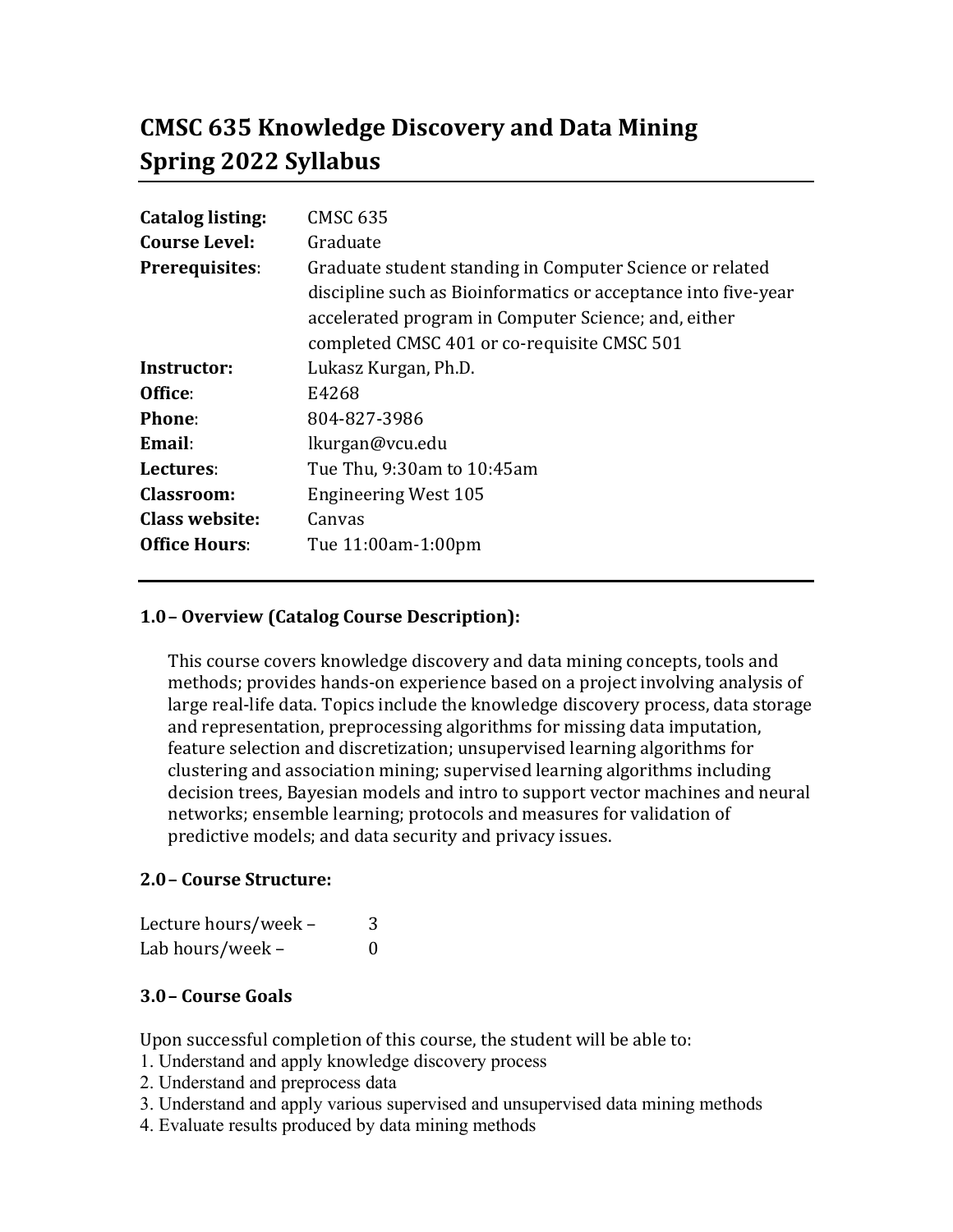## **4.0– Major Topics Covered:**

- Knowledge discovery process
- Data
- Data preprocessing
- Unsupervised data analysis
- Supervised data analysis
- Ensemble models

## **5.0– Textbook(s):**

No required textbook. Lecture notes will be provided by the instructor and will be sufficient to complete the class.

Recommended (optional) textbook: Cios KJ, Pedrycz W, Swiniarski RW, and Kurgan L, Data Mining: A Knowledge Discovery Approach, ISBN: 978-0-387- 33333-5, Springer, 2007.

## **6.0– Class Schedule:**

Lectures: Tue Thu, 9:30am to 10:45am, Engineering West 105

## **7.0– Evaluation:**

## **Grading schema:**

| A | $[90 - 100]$ % |
|---|----------------|
| B | $[80 - 90]$ %  |
| C | $[70 - 80]$ %  |
| D | $[60 - 70]$ %  |
| F | $[0 - 60]$ %   |

# **Grading:**

| Category                      | % weight |
|-------------------------------|----------|
| Assignments (article reviews) | 40       |
| Group project                 | 35       |
| <b>Final examination</b>      | 25       |
| <b>Extra credit</b>           | 4        |

**Late Submission Policy:** All submissions must be turned in on the due date. Late submissions turned in within 12 hours from the due date will receive a 15% penalty, and those turned more than 12 and less than 48 hours late will receive a 30% penalty. Submissions will not be accepted when over 48 hours late unless approval is obtained from the instructor before the due date. Late submissions of project presentations are not allowed and will result in 0 marks.